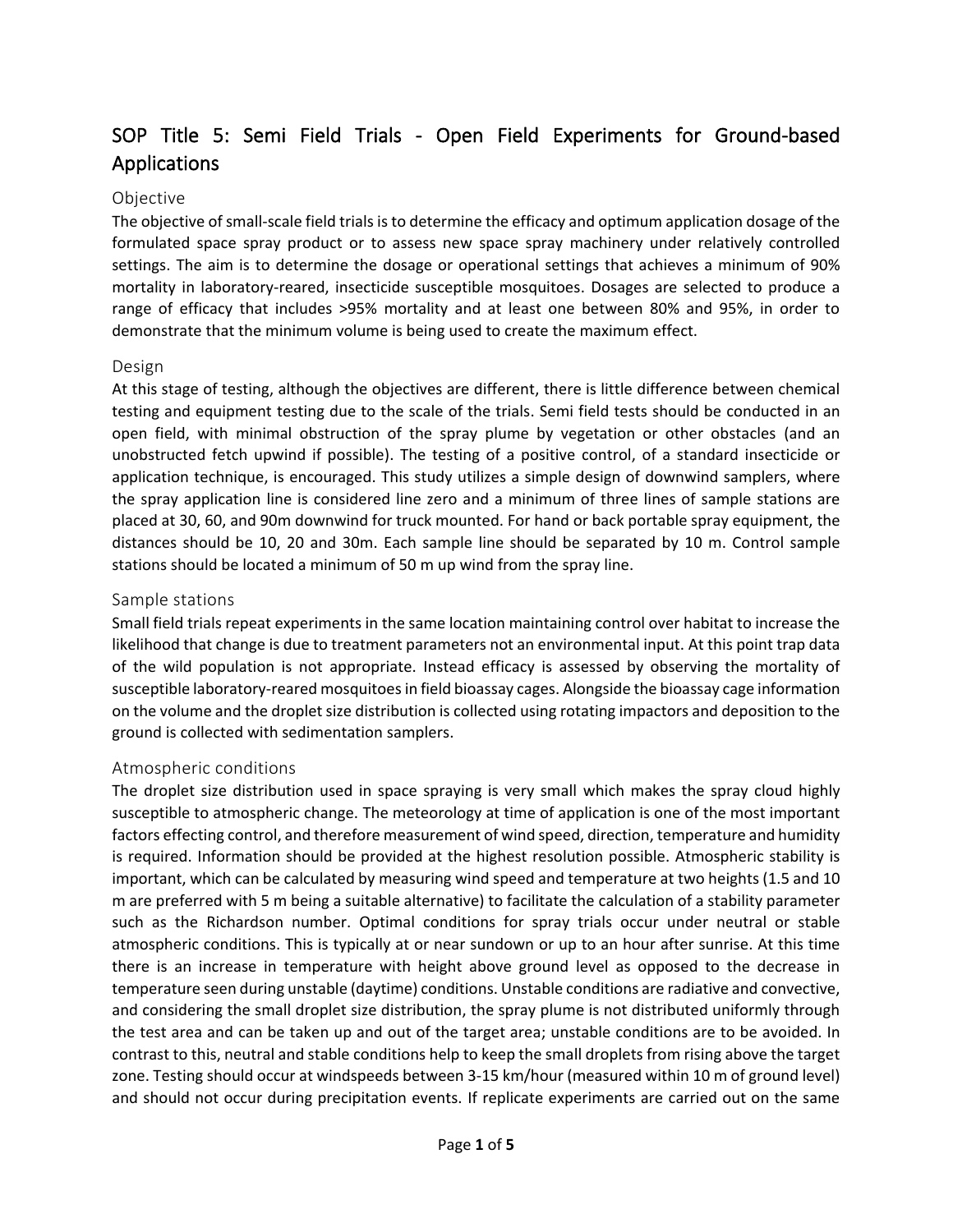day, there should be a minimum 30-minute interval between each replicate. The actual intervals should be determined based on size of test application area, prevailing meteorology and time taken for spray cloud to fully clear the test area. When the most distant sampler is located more than 500 m from the spray line, the waiting time should be 4 times the length of time that it would take the spray cloud to reach the most distant sampling location if it was moving at the speed of the prevailing wind. For example, if the spray was made under 5 km/hr wind conditions and the furthest sampling location was 1000 m from the spray line, a minimum wait time would be 48 mins  $[4 *1000 \text{ m} * 60(\text{min/hr})/(5000 \text{ m/hr})]$ .

Procedure Semi Field Trials- Open Field Experiments for Ground Applications

## Equipment list

- Insecticide susceptible, laboratory reared, non-blood-fed, 2–5 day old female mosquitoes
- Sprayer
- Formulated chemical and diluent (where applicable)
- Data logger weather station(s); wind speed, wind direction, temperature and humidity
- Sample station stands (minimum of 12 including controls)
- Tape measure
- Boards for sedimentation samplers covered in Aluminum foil
- Rotating impactor
- Slides (Teflon for oil-based formulation sprays or Magnesium oxide for water based)
- Slide storage container (airtight)
- Mosquito bioassay cages,
- Holding cups
- Gloves
- Clock, notebook and pens

If conducting fluorimetric analysis:

- Filter paper or acetate sheeting
- Forceps
- Amber vials for slides and amber vials for filter paper
- Wash solution
- Fluorimeter
- Microscope (preferably fluorescent) with calibrated eyepiece graticule

## *Preparation*

- 1. Calibrate the equipment to deliver droplets with a  $Dv_{0.5}$  <30  $\mu$ m and a  $Dv_{0.9}$  <50  $\mu$ m, unless otherwise indicated by the manufacturer.
- 2. Build the sample station frames to hold the mosquito bioassay cages and rotating impactor approximately 1.5 m above the ground.
- 3. Prepare the metrological station with data logging sensors at two heights (if possible) 5- 10m and 1.5 m or one at 1.5 m.
- 4. Aspirate 25 susceptible, non-blood fed, 2-5-day old female mosquitoes into each cylindrical field cage.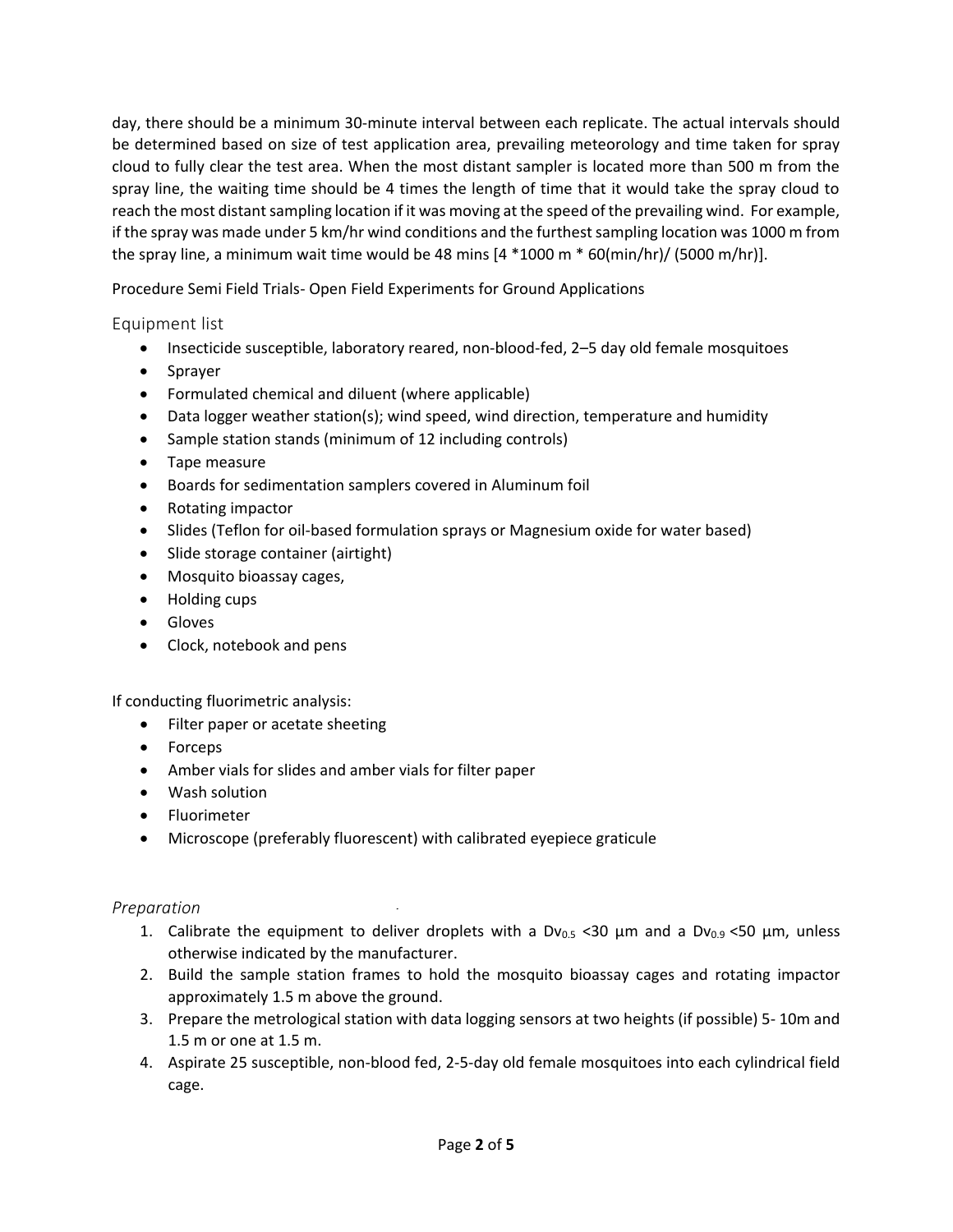- 5. Prepare the holding cups and slide holders (appropriately sized slide boxes to hold the slides vertically and separately). Alternatively, larger plastic boxes with frames to accommodate complete rotating impactor arms with slides still attached.
- 6. Prepare a label for each cage with an appropriate annotation for each experimental compound, dose, species, replicate and sample number.
- 7. Prepare the boards for the sedimentation samples.
- 8. Label amber glass vials for each experimental compound, dose, species, replicate and sample number for both the sedimentation samplers and the slides.

## *Station set up*

- 1. Using weather forecasts, estimate the wind direction and arrange the spray line perpendicular to the anticipated wind direction. Change the set up if the wind direction is consistently more than 30 degrees from perpendicular.
- 2. Mark out the grid for the sample station locations from the spray line (30, 60, 90m for vehicle mounted sprayers and 10, 20, 30m for handheld sprayers) with a minimum of three spray lines separated by approximately 10 m.
- 3. Set up sample stations placing the board holding the filter paper at the base of the station, and mount the rotating impactors loaded with appropriate slides.

#### *Spraying Procedure*

- 1. Shortly before the spray run place the mosquito bioassay cages on the sample stations, and switch on the rotating impactors.
- 2. Record the delivery characteristics of the treatment, including parameters such as discharge rate, vehicle speed, nozzle angle and pressure.
- 3. Record the time of the spray application, so that the relevant temperature, humidity, wind speed and direction information can be extracted from the logged data. Recorded in a notes section any significant events that occur throughout the experimental run and manually note the atmospheric conditions because the dataloggers can fail.
- 4. Apply treatment.
- 5. Tests should not be conducted when wind direction is more than 30° off the sample line angle (perpendicular to the spray line), because this creates an excessive increase in the distance between the spray line and the collection stations(Fig 1). Wind speeds need to be below 15km/hr. Correct distance accordingly for wind direction in the write up. The spray machine is turned on at a minimum of 100 m before reaching the test area and turned off at a minimum of 100 m beyond the test area.
- 6. Wait for a minimum of 30 mins(based on wind speed and time taken for spray cloud to completely clear the test area) and then start the post spray procedure of collecting samples.

## *Post Spray*

- 1. Have enough field personnel ready to rapidly collect and transfer mosquitoes.
- 2. Collect the bioassay cages, lightly anesthetize the mosquitoes in the field and transfer into clean holding cups. Provide the holding cups with 10% sugar solution on cotton wool and place in a protective container. As soon as possible, transfer the mosquitoes to clean bioassay cages or holding cups in a room at 27 +/- 2˚ C temperature and 80 +/- 10% RH for 60 min knockdown (including the 15 min exposure time) and 24-hour mortality observations.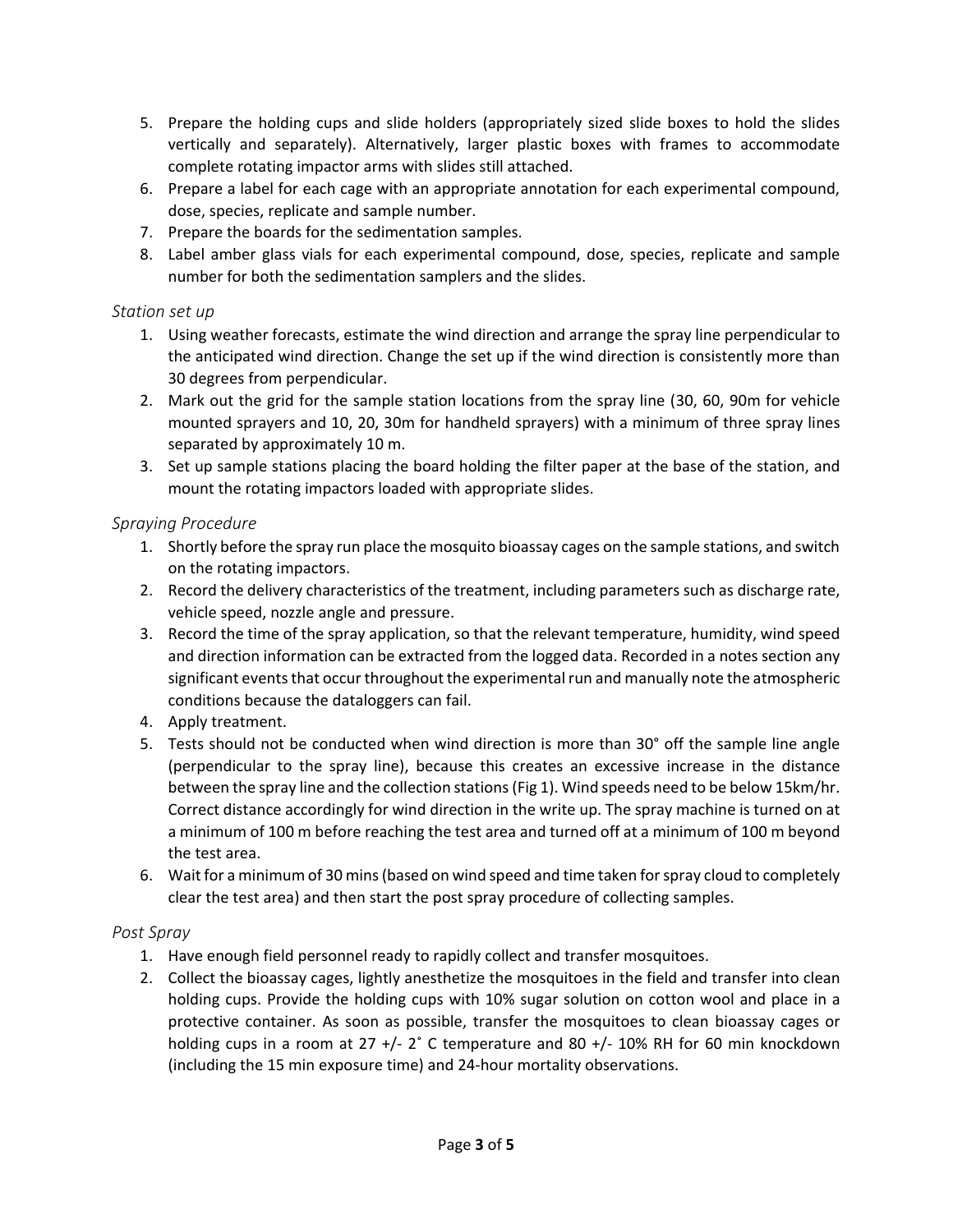- 3. Transfer the slides to the laboratory for droplet size and droplet density analysis. If volumetric and/or fluorimetric analysis is being conducted place the volumetric slides in amber vials and store in a refrigerator.
- 4. Conduct the microscopic analysis immediately if there are concerns about the volatility of the test item. If no concerns samples can be stored for deferred analysis.
- 5. Calculate droplet size distribution, accounting for the formulations spread factor ( $Dv_{0.1}$ ,  $Dv_{0.5}$  and  $Dv_{0.9}$ ).
- 6. Fluorometric analysis (if required in protocol):
	- $\circ$  Using forceps fold the ground deposition samples into their prelabeled amber glass vials, rinse the forceps with acetone between each sample. Store the vials in a cool box and return them to the laboratory store them in a refrigerator (4-5 °C) until analysis. This step can be conducted in the field, or if a suitably designed deposit board holding box is available, taken back to the laboratory and performed there.
	- $\circ$  For both the slides and the ground deposition samplers, add a predetermined type and volume of wash solution to the amber vials. Shake the vials for a predetermined time (e.g. 20 seconds per jar) to ensure all the tracer goes into solution. Compare the fluorescent reading of the sample to the calibration standard to determine the volume deposited on the sample.

## *Recording knock down and mortality*

- 1. Record knockdown 60 minutes after exposure. A mosquito is classified as knocked down if it cannot stand (e.g. has one or two legs), lies on its back-moving legs and wings but unable to take off, cannot fly in a coordinated manner or takes off briefly but falls immediately.
- 2. Record mortality 24 hours after exposure. A mosquito is classified as dead if it is immobile, cannot stand or shows no signs of life. If control mortality is >20%, the test must be repeated.